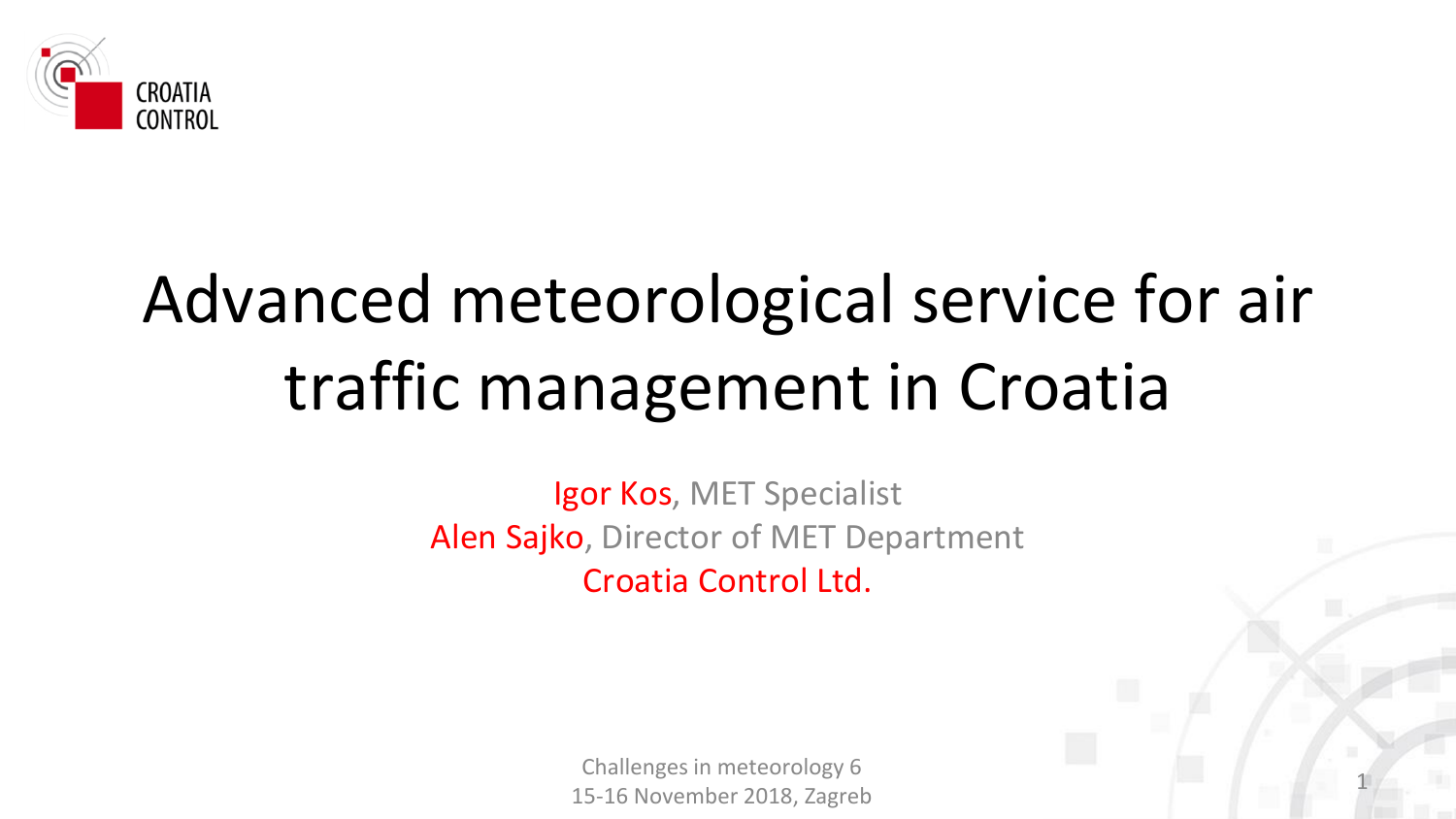### **D** Overview

- What is Air Traffic Management (ATM) and what kind of meteorological services (MET) it needs
- What is the main MET issue for ATM in Croatia
- What has been done in the past 5 years
- Future steps projects



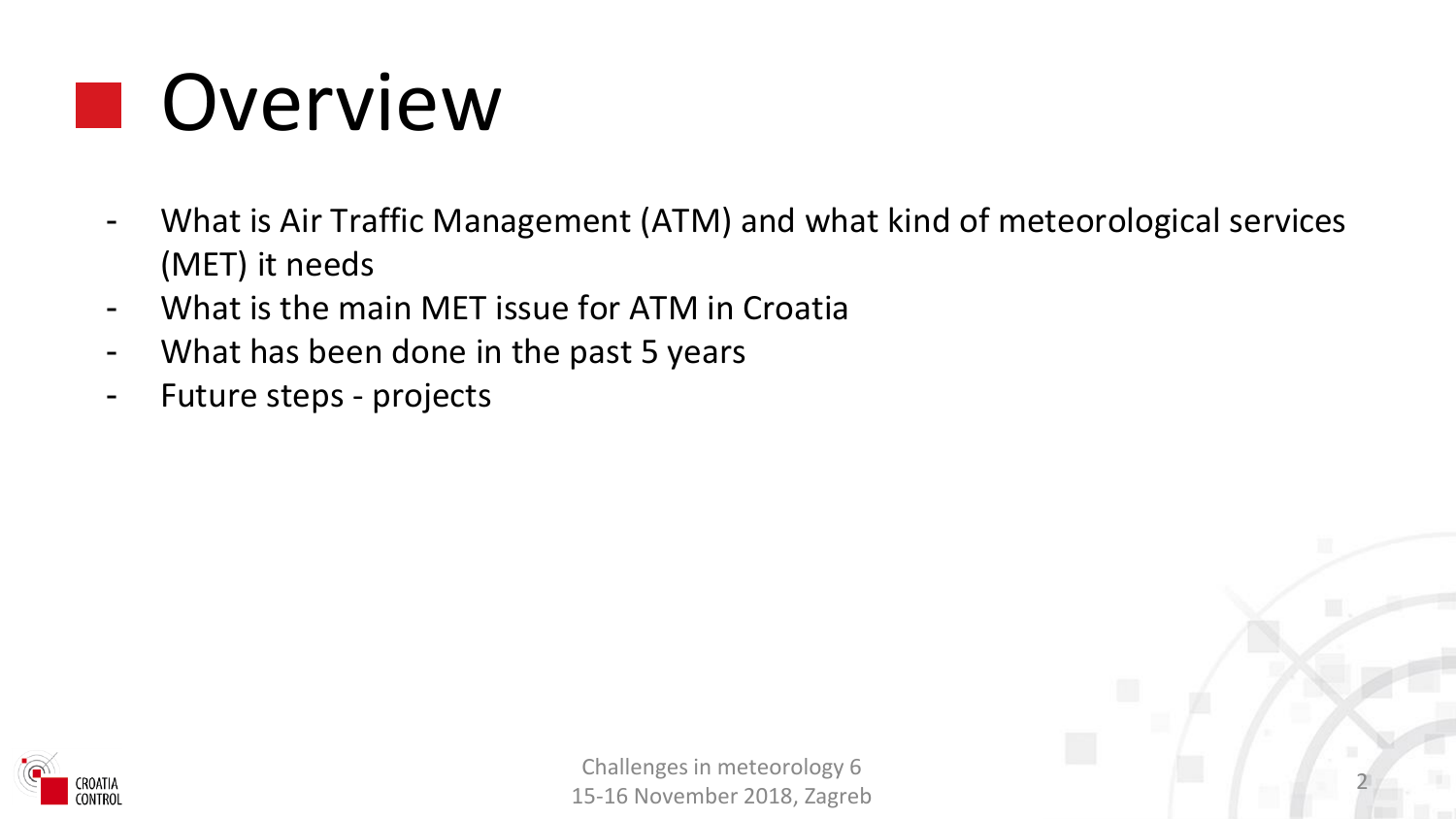





Challenges in meteorology 6 15 -16 November 2018, Zagreb

Air Traffic Flow and Capacity - ATFCMNir Traffic Flow and Capacity<br>nagement - ATFCM

3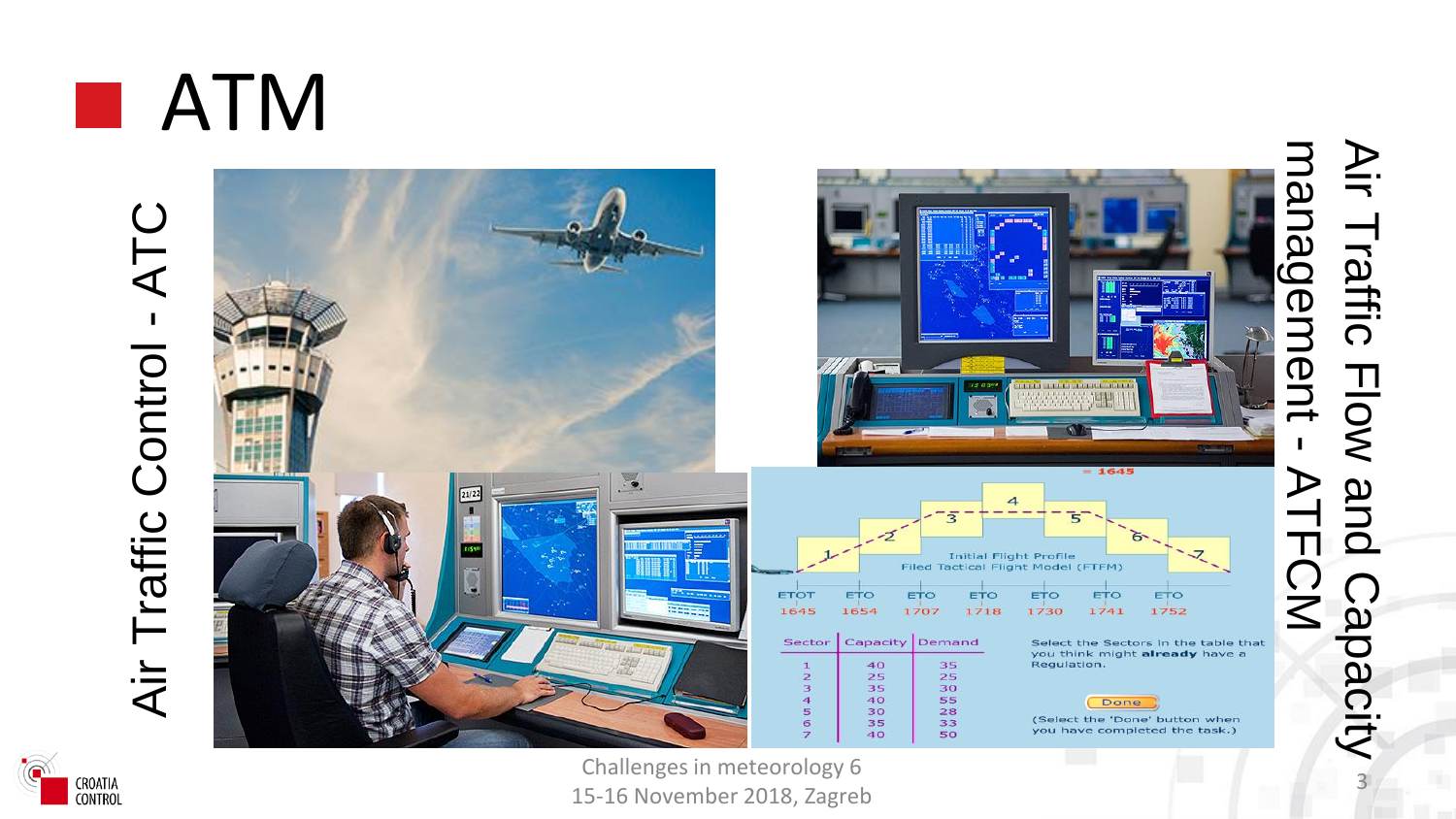#### Area Control Center Zagreb Area of Responsibility





4

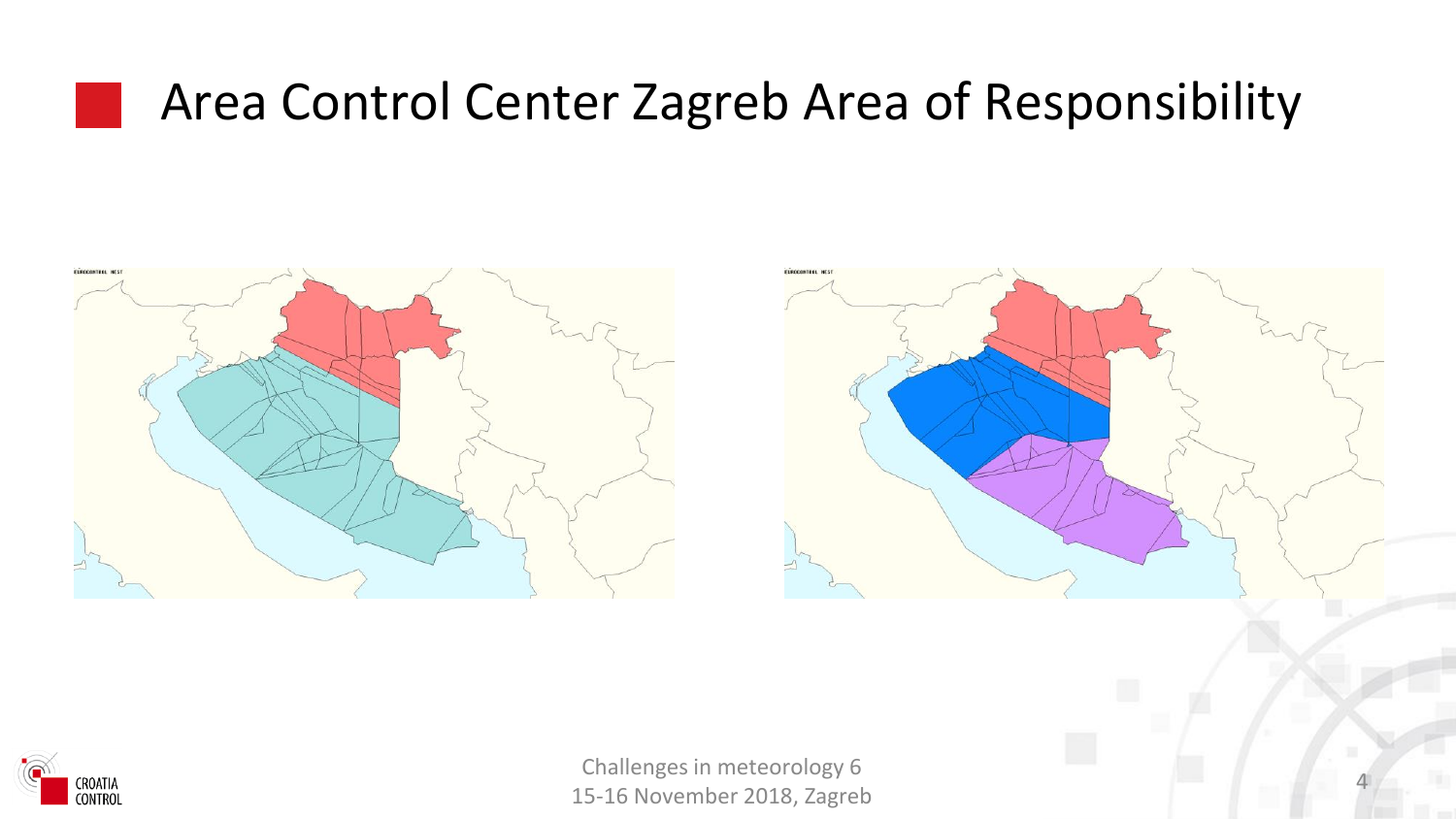



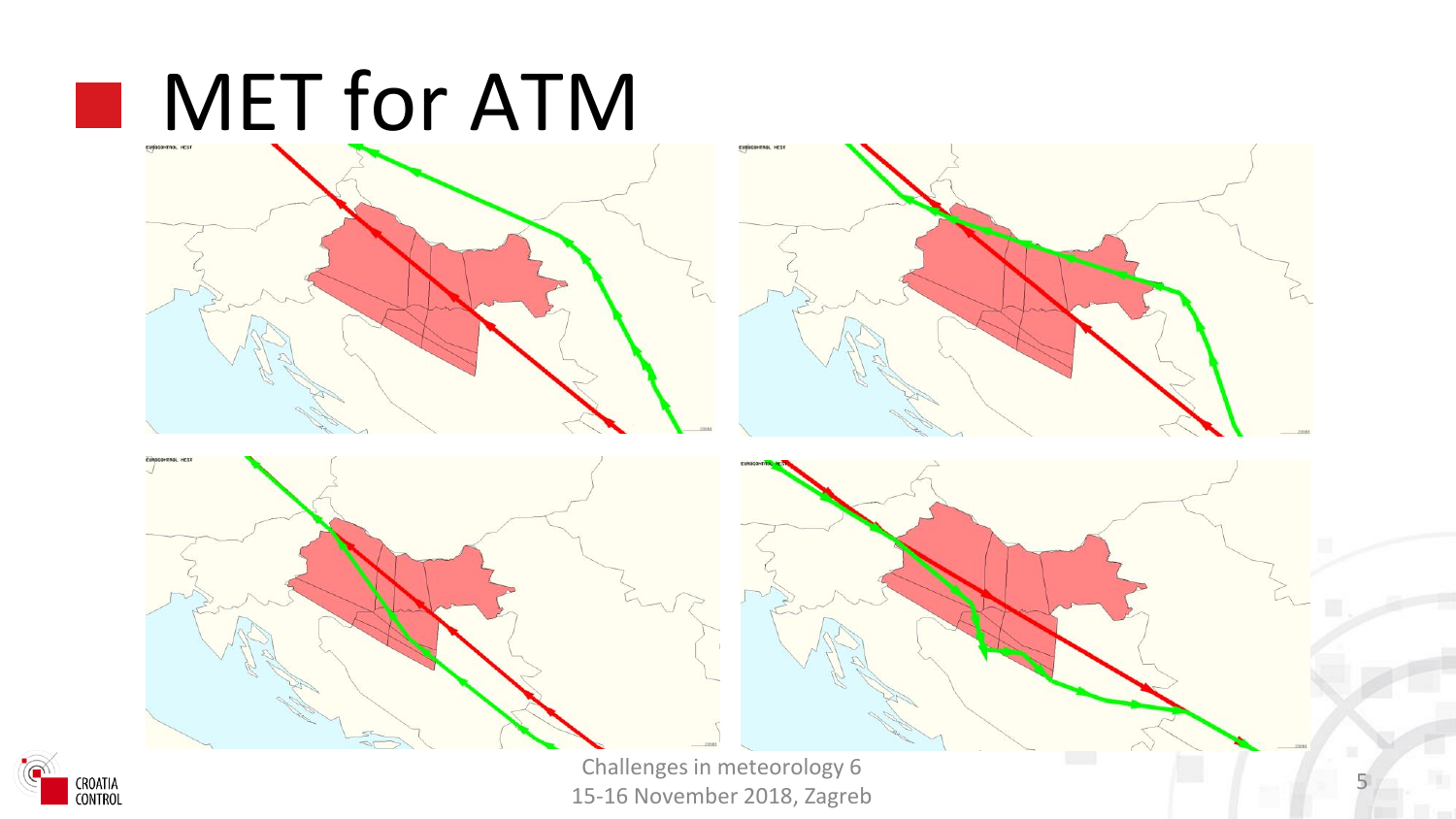# **NET for ATM**

- ICAO standard products - SIGMET
	- observed or forecast
	- TS, TURB, ICING
- new, non-standard
- not harmonized



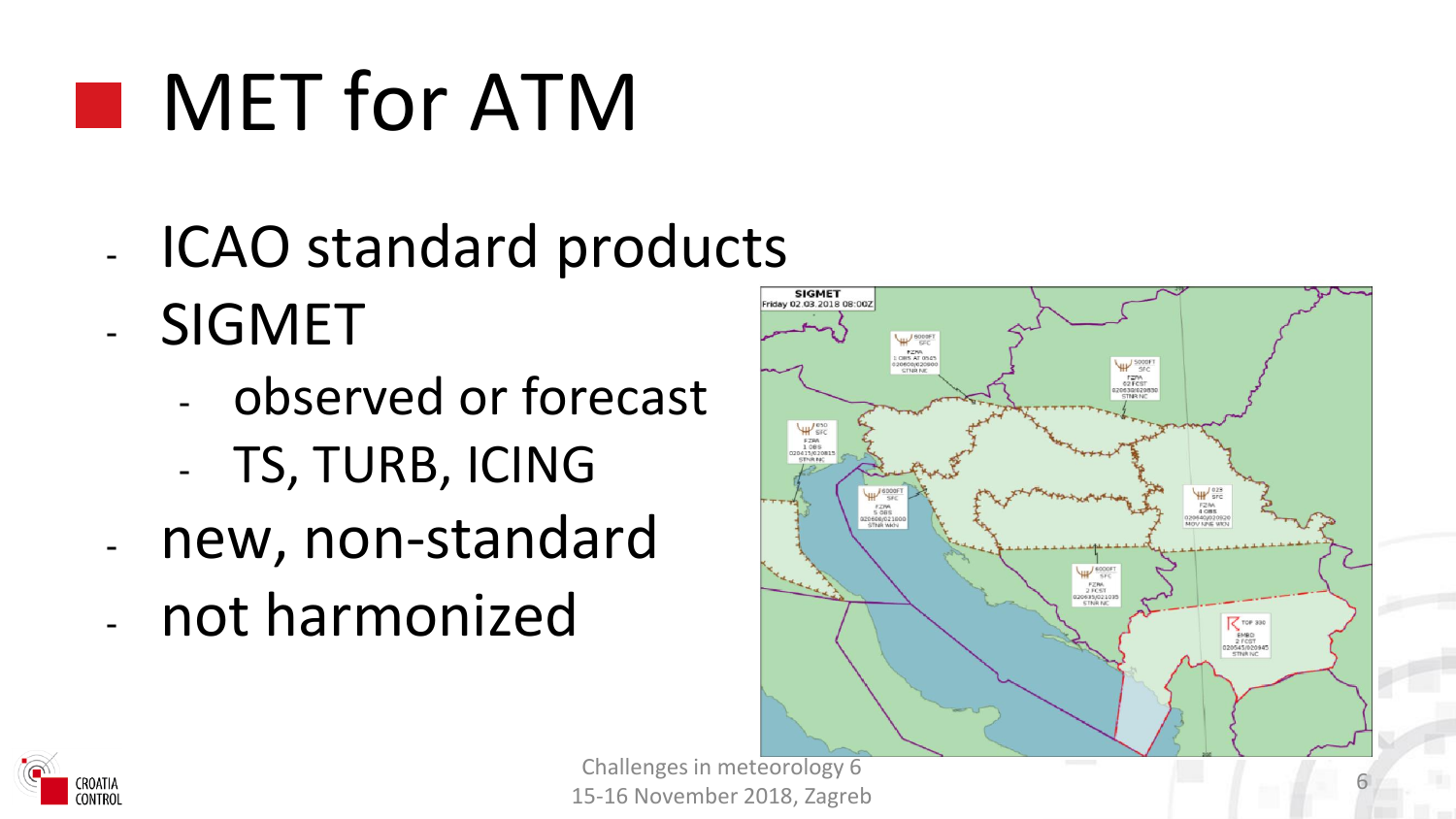### **MET for ATM in Croatia**



upper airspace (FL320-FL390) (275-200 hPa)

7

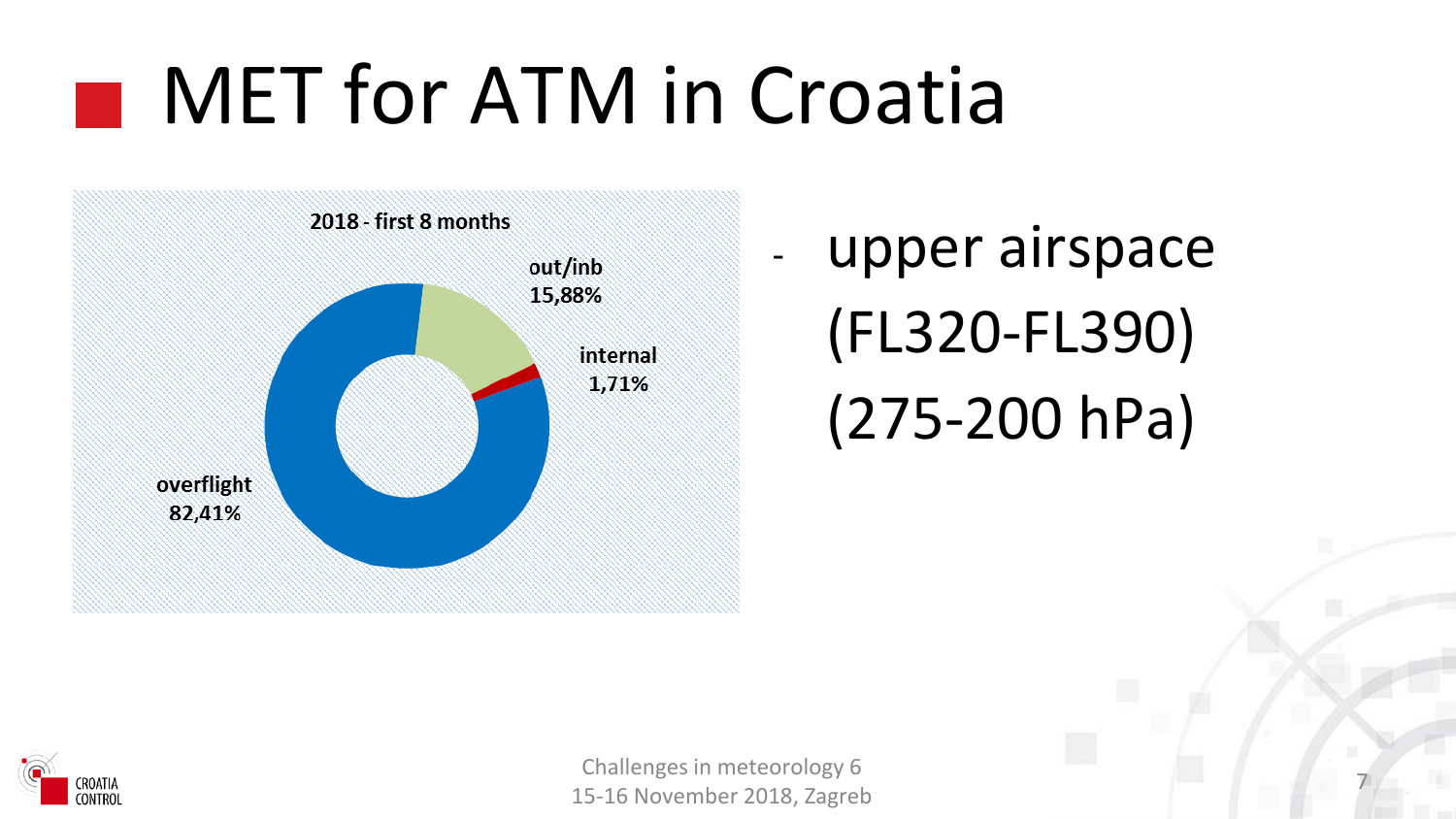## **NET for ATM in Croatia**

- MET service in Croatia Control has been working on the issue for the past 5 years:
	- Education about processes in ATM
	- Improvement in deep convection nowcasting and forecasting ingredients based forecasting
	- Common workshops with ATM
	- Innovative new products for ATM (MET Sandwich, ATM Forecast and ATM Convection Nowcast)
	- Briefings in Area Control Centre Zagreb

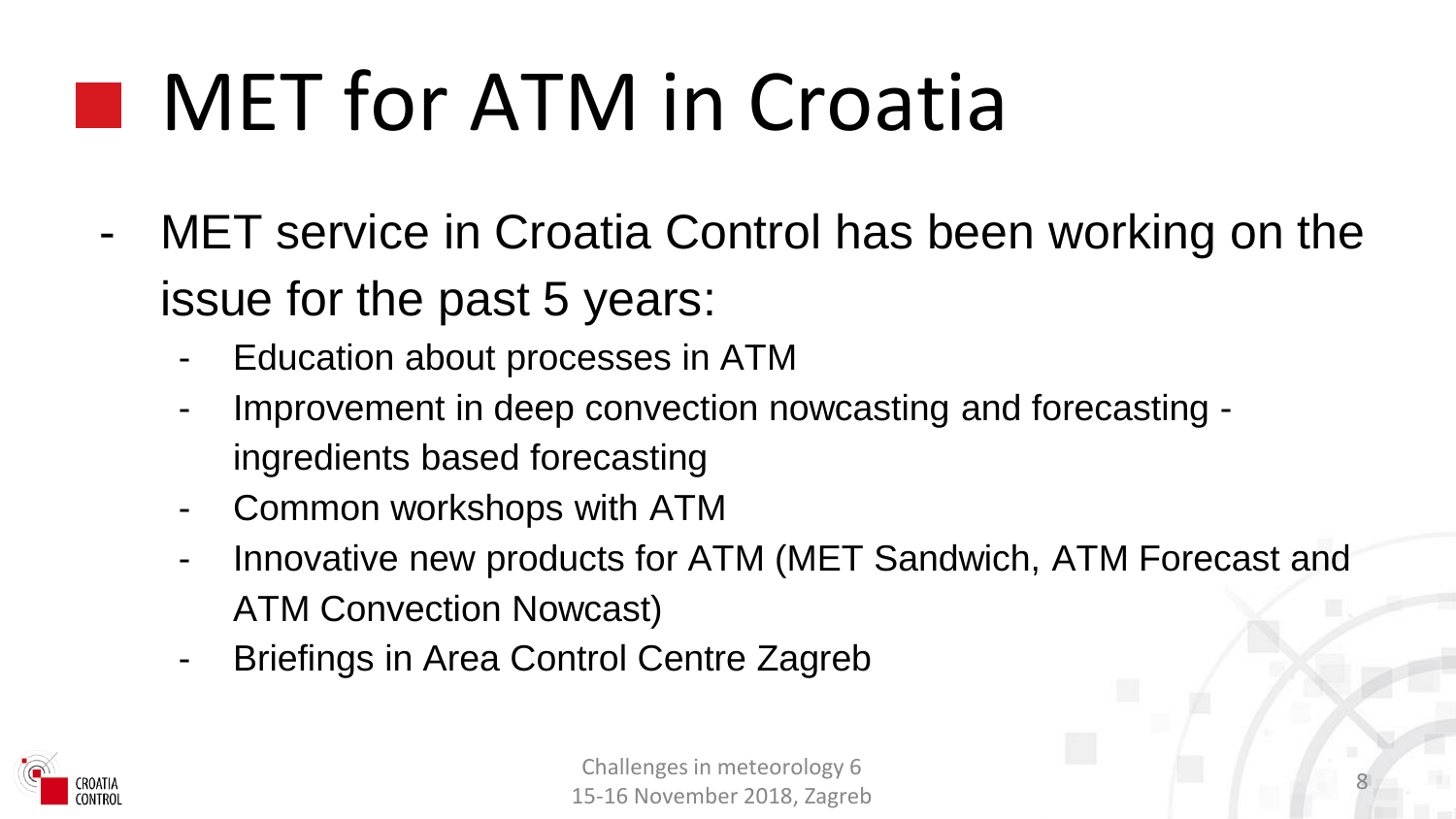### **MET Sandwich**



MSG Rapid Scan HRV + transparent colouring from IR Lightning detection

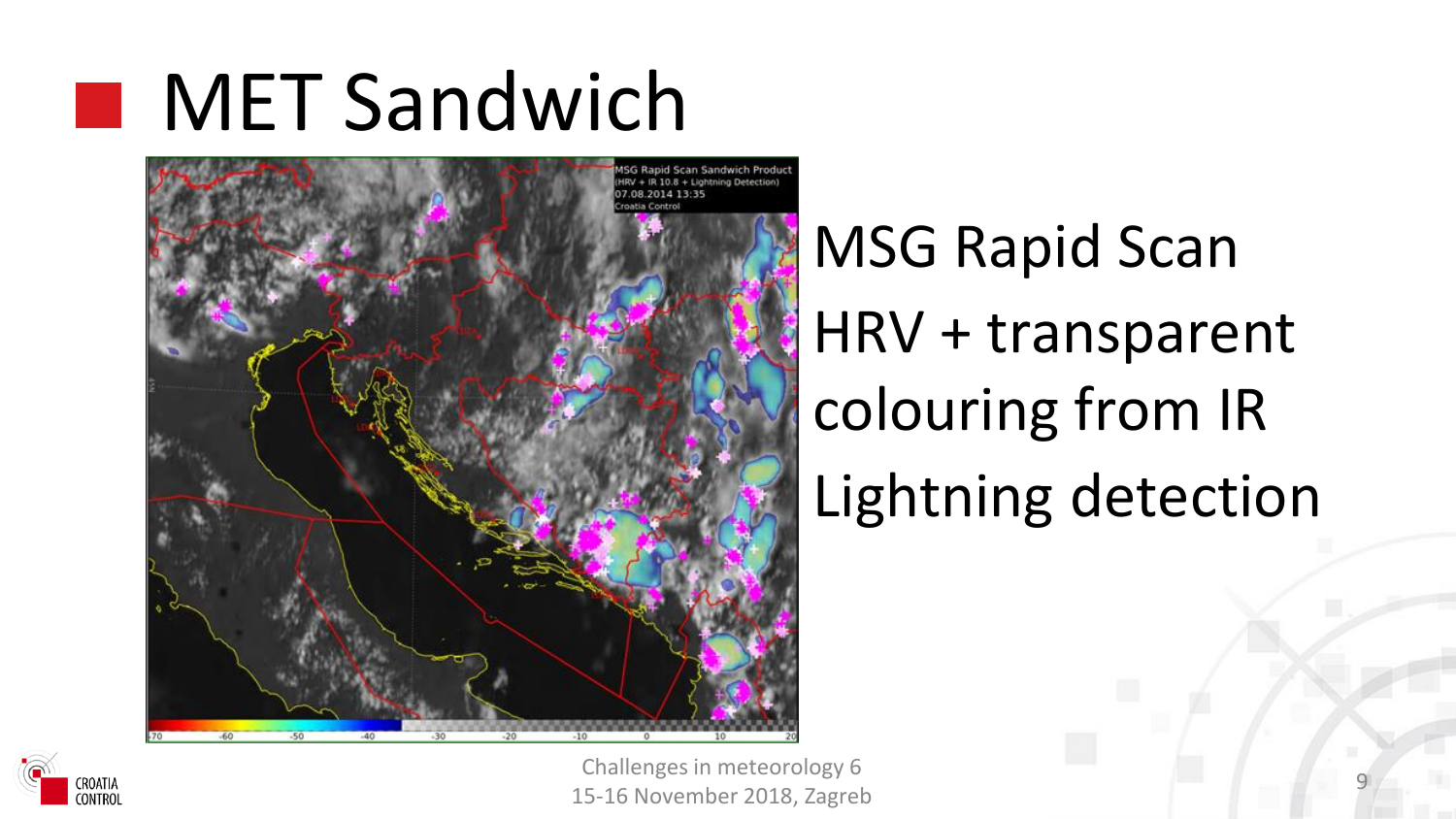



2 day forecast 6 hour intervals TS, TURB, jet streams



challenges in meteorology 6 and 10 minutes of 10 minutes and 10 minutes of 10 minutes and 10 minutes of 10 minutes and 10 minutes and 10 minutes and 10 minutes and 10 minutes and 10 minutes and 10 minutes and 10 minutes an 15-16 November 2018, Zagreb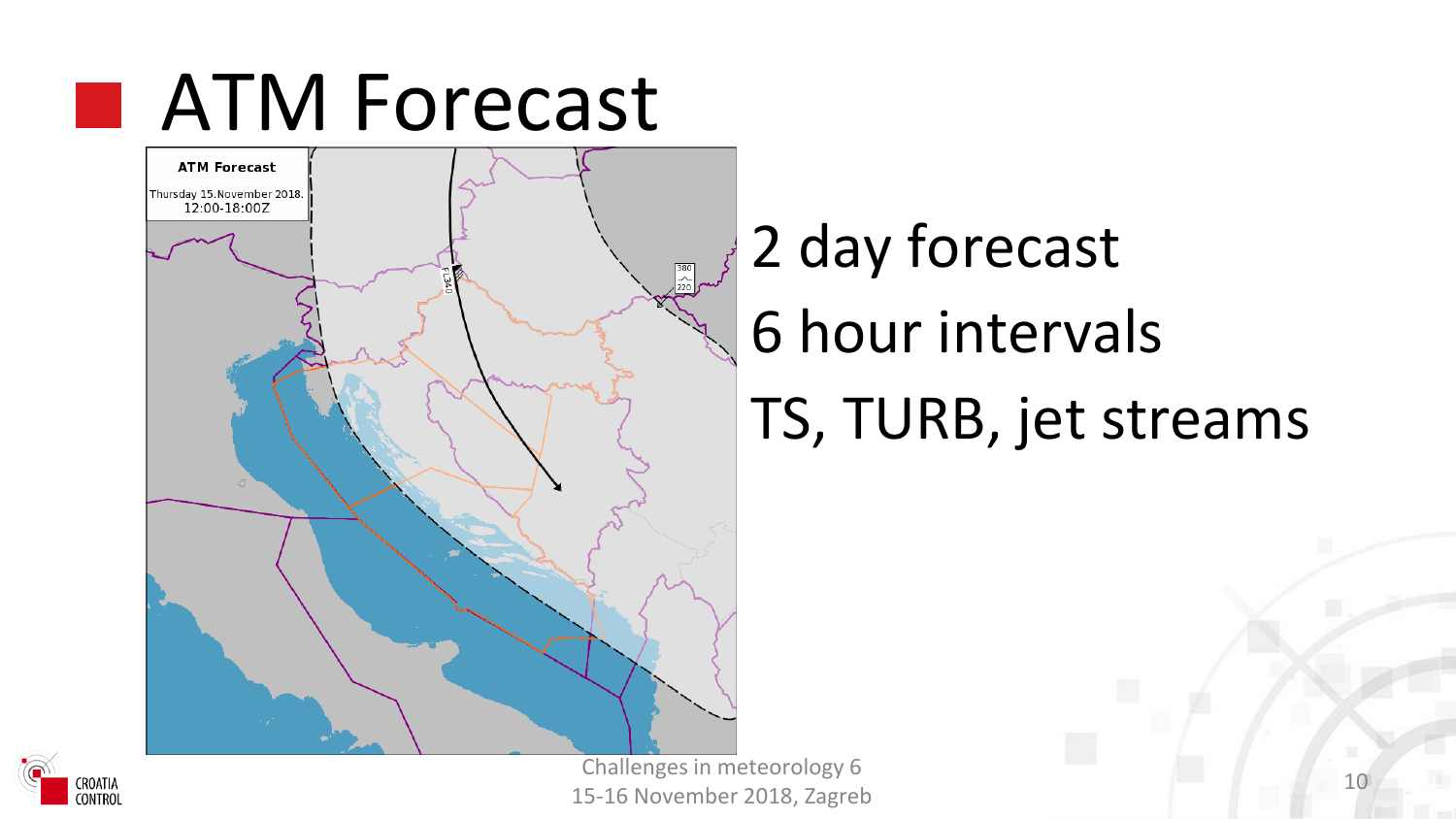### ■ ATM Convection Nowcast (ATCoN)



6 hour forecast of convection 2 hour intervals

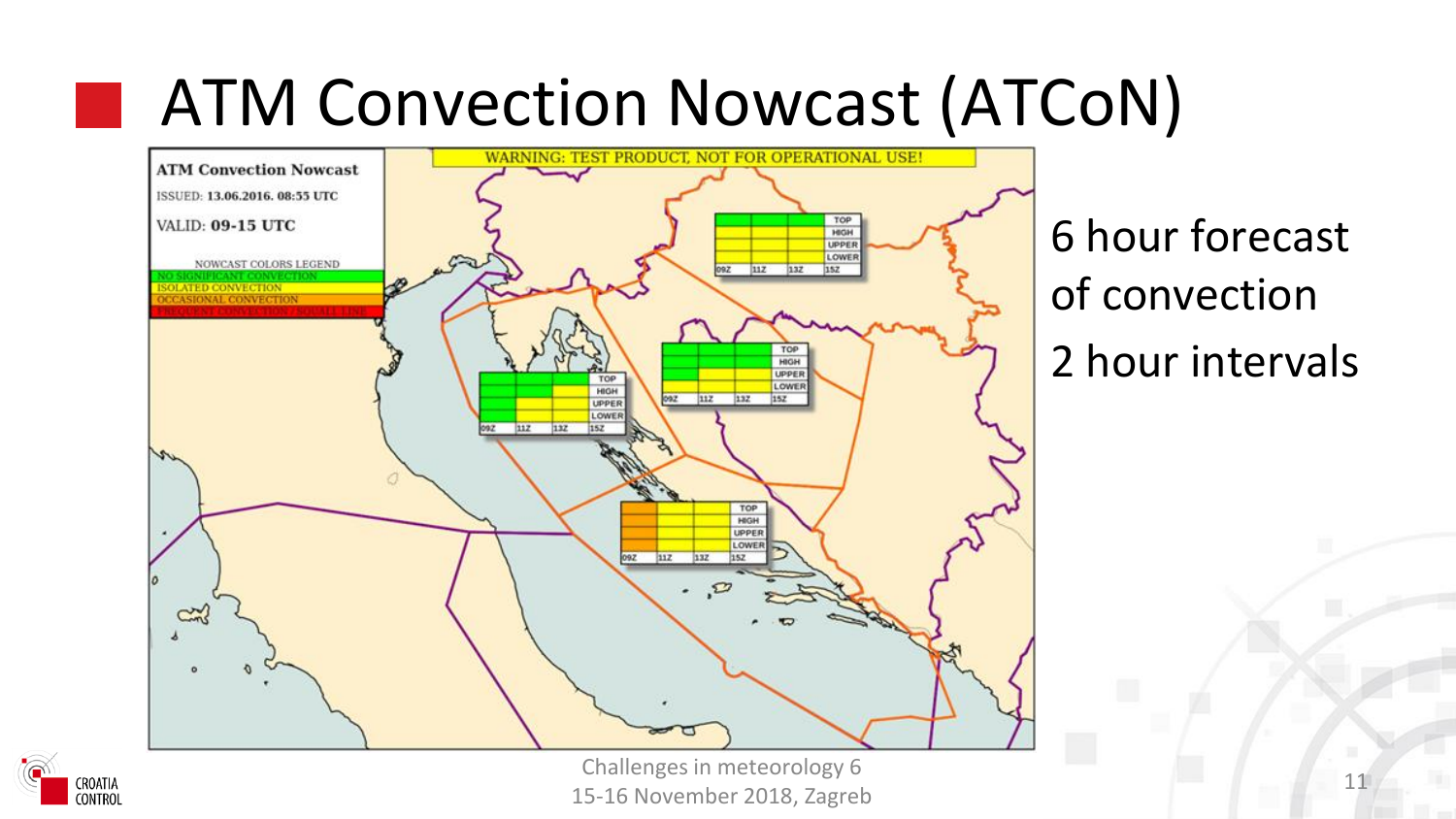### Future steps - only MET data not enough





#### © A. Sajko



M.

challenges in meteorology 6 and 12 and 12 and 12 and 12 and 12 and 12 and 12 and 12 and 12 and 12 and 12 and 12 and 12 and 12 and 12 and 12 and 12 and 12 and 12 and 12 and 12 and 12 and 12 and 12 and 12 and 12 and 12 and 1 15-16 November 2018, Zagreb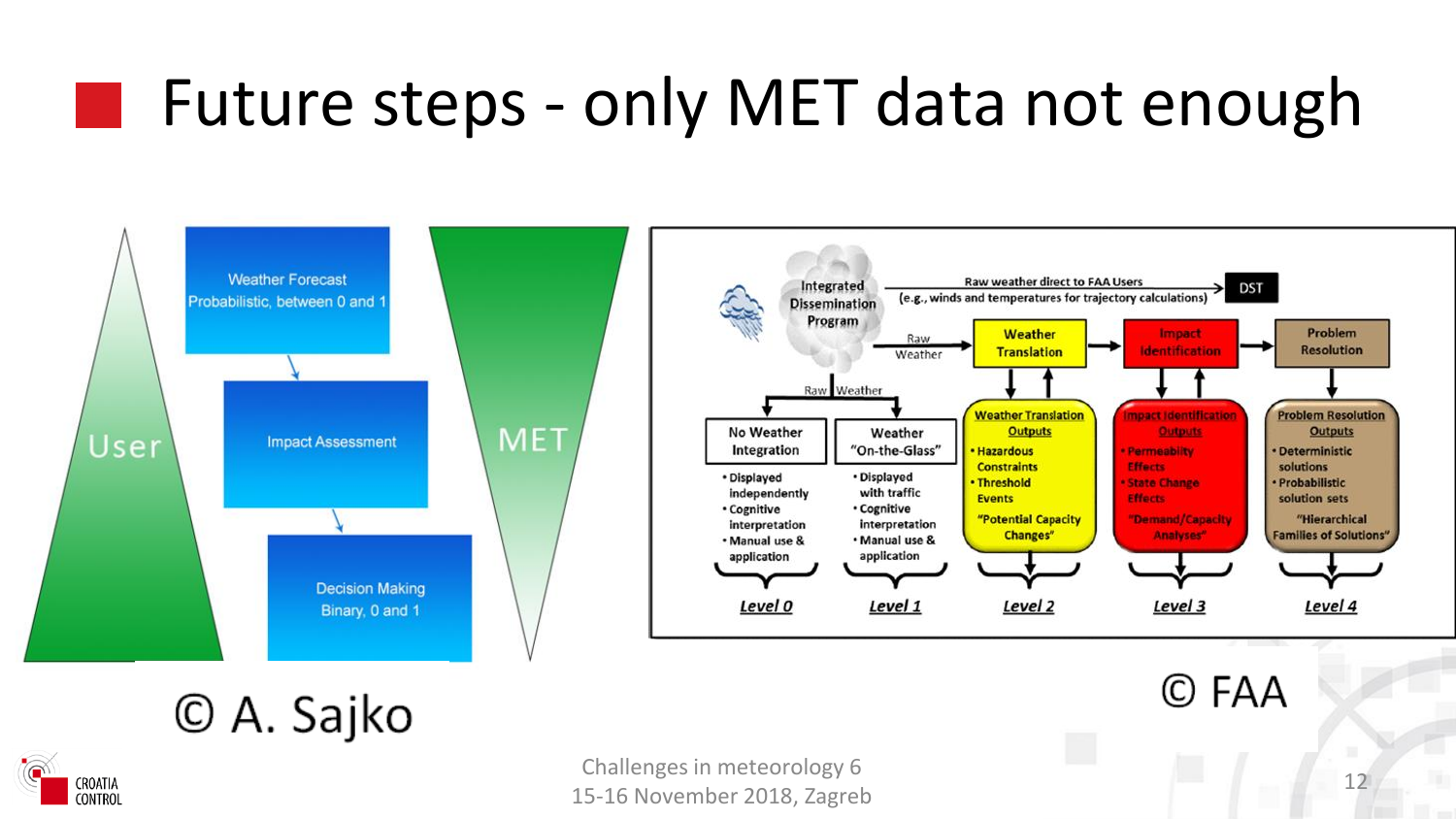

- +8 hours forecast of TS
- harmonized cross-border
- probabilistic MET
- impact (to ATFCM) assessment
- (possible scenarios)

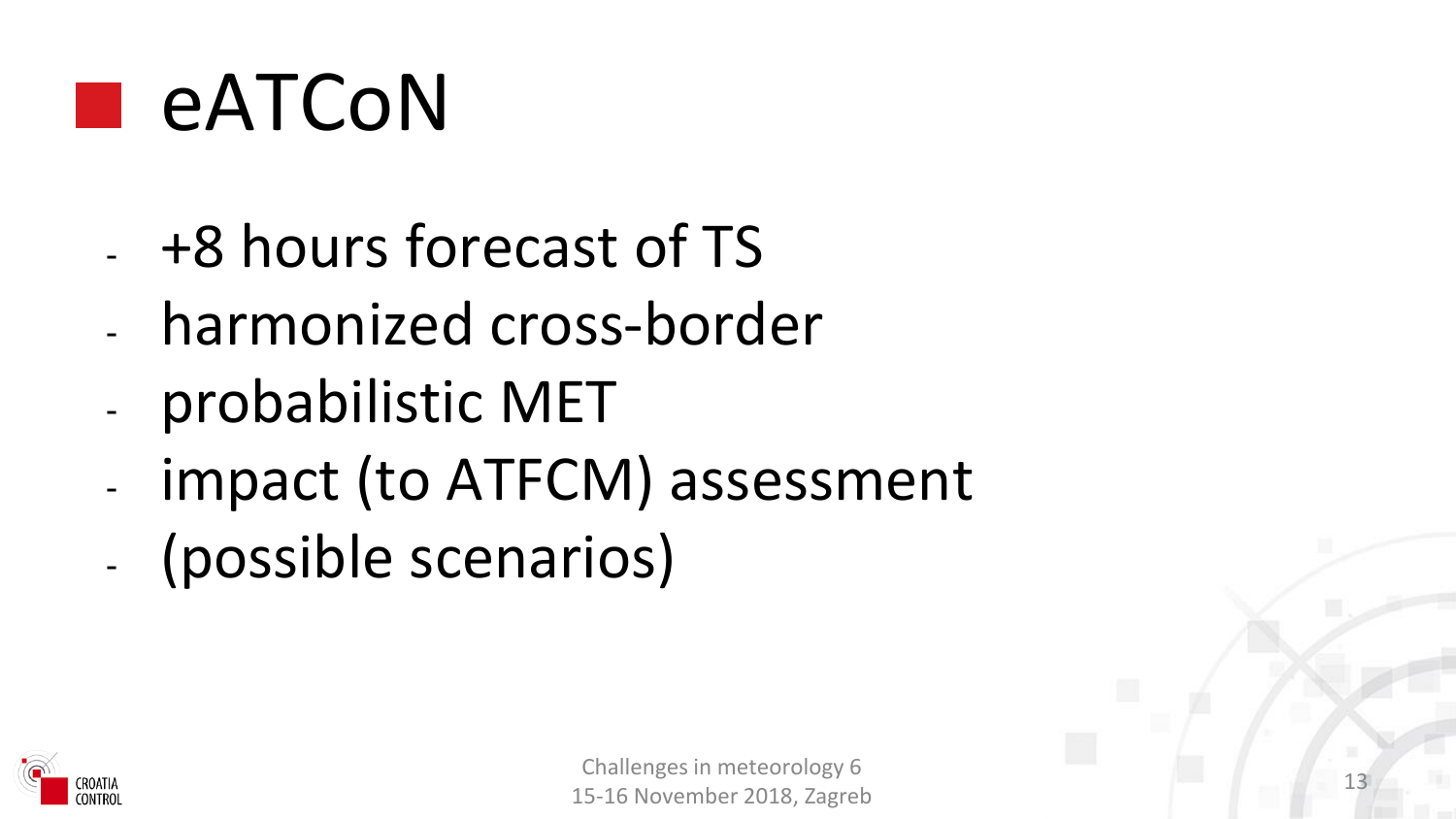### COOPANS MET CD&R Tool



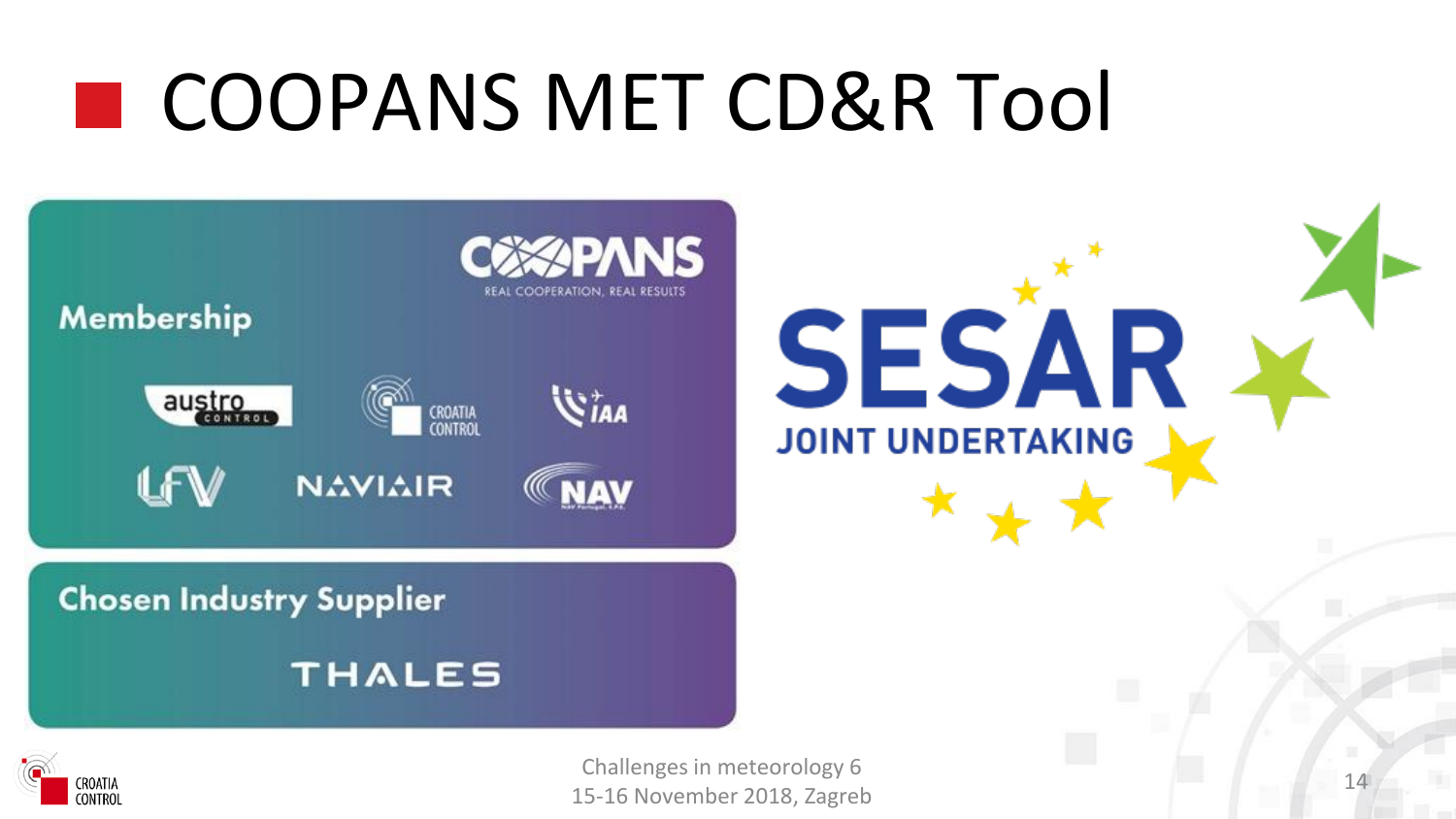# COOPANS MET CD&R Tool

### - Define "Weather Zones"

- TS, from observations to 1 hour nowcast - Translate this information to ATC radar

screen

- create tools which suggest solutions -> conflict detection and resolution
- make information available to everyone